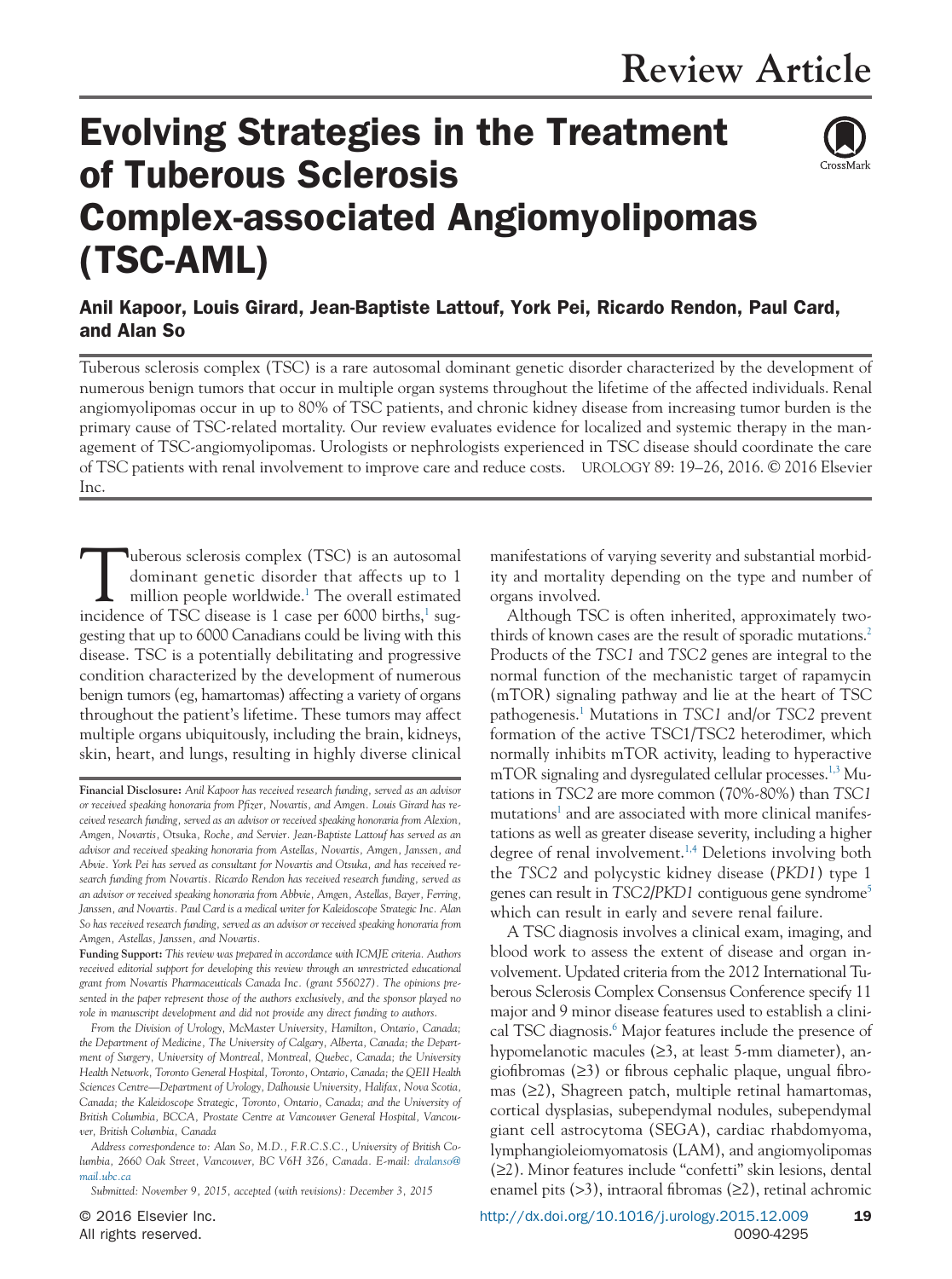patch, multiple renal cysts, and nonrenal hamartomas. Current guidelines consider the presence of two major features, or one major feature plus ≥2 minor features sufficient for a definite TSC diagnosis. One major feature or ≥2 minor features indicate a possible diagnosis of TSC.<sup>6</sup> Genetic testing can establish and/or confirm a diagnosis and guide genetic counseling[.6,7](#page-6-2) Although a confirmed pathogenic *TSC1* or *TSC2* mutation is sufficient as an independent criterion for a TSC diagnosis,<sup>6,8</sup> mutations fail to be detected in 10%-25% of patients with clinically confirmed TSC.<sup>6</sup> The determination of the type of gene mutation, either TSC1 or TSC2, does not generally impact the overall management of TSC-AML.

Renal angiomyolipomas (AMLs) occur in up to 80% of TSC patients[.4,9](#page-6-3) TSC-associated AMLs (TSC-AMLs) are (1) mostly benign, slow-growing kidney tumors that typically require monitoring and possible intervention in adults due to their progressive nature, and (2) frequently bilateral and can result in substantial clinical burden.<sup>1,10</sup> Lesions ≥4 cm in diameter are at increased risk for spontaneous bleeding due to vessel rupture, $11$  and AML vascular aneurysms ≥5 mm in diameter are strongly predictive of acute renal hemorrhage both in TSC and non-TSC associated AMLs.<sup>9,11</sup> TSC-AML parenchymal invasion can damage functional renal tissue,<sup>9</sup> and there is a prevalence of renin-dependent hypertension among TSC patients.<sup>12</sup> Chronic renal failure often requiring dialysis occurs in approximately 15% of TSC patients due to loss of renal parenchyma from progressive disease or local resection/embolization of the TSC-AML<sup>1,13,14</sup> representing a leading cause of TSC-related death in adult patients.<sup>9,15</sup>

Continued surveillance of AMLs is imperative from the point of diagnosis onward to monitor progression, detect new tumor emergence, screen for malignancies, and manage secondary complications. Recommended surveillance for TSC patients with renal manifestations consists of abdominal screening with magnetic resonance imaging (MRI) or ultrasound in younger patients every 2-5 years depending on tumor burden,<sup>16,17</sup> MRI or computed tomography in older patients ( $>20$  years) every 1-3 years,  $7,16,18,19$  and more active monitoring for patients with larger and/or growing lesions[.16,17,20](#page-6-7) When possible, MRI is the preferred imaging modality<sup>7</sup> due to its ability to resolve fat-poor AML lesions,  $21$ which account for up to  $39\%$  of TSC-AMLs,<sup>16</sup> as well as reduced radiation exposure compared with computed tomography imaging. Surveillance should also include assessment of renal function through determination of glomerular filtration rates as well as random quantification of proteinuria and blood pressure at least annually.<sup>7</sup> Secondary complications such as hypertension should be managed appropriately.

Patients with progressive TSC-AML often develop multiple, larger lesions over time, leading to symptomatic disease and secondary complications. TSC-related symptoms include acute retroperitoneal hemorrhage, hematuria, palpable mass, flank pain, urinary tract infections, renal failure, or hypertension. Although surgical interventions are often used to manage acute renal hemorrhage, $\overline{a}$  until recently there



Figure 1. mTOR inhibitors restore inhibition of mTOR signaling in patients with mutations in TSC1 or TSC2. TSC1 and TSC2 form a heterodimeric protein complex (hamartintuberin) involved in the regulation of many cellular processes. The TSC1-TSC2 heterodimer activates a GTP-ase, preventing phosphorylation of the Ras homolog enriched in brain (Rheb) GAP protein and subsequently inhibiting activation of the mTOR comlex 1 (mTORC1). Mutation in TSC1 and/or TSC2 results in loss of function, preventing the formation of active complex which leads to hyperactive mTOR signaling and dysregulated cell activities. Inhibitors of mTOR signaling are being investigated for therapeutic benefit in TSC-AML. Akt, protein kinase B; GDP, guanosine diphosphate; GTP, guanosine triphosphate; mTORC1, mammalian target of rapamycin complex 1; PI3K, phosphoinositide 3-kinase; Rheb, Ras homolog enriched in brain protein; TSC1, tuberous sclerosis 1 protein; TSC2, tuberous sclerosis 2 protein.

have been no treatments available to arrest underlying disease processes. There is mounting evidence exploring the role of selective arterial embolization and ablative techniques in disease management,<sup> $7,22-30$ </sup> and insights on hyperactive mTOR signaling have also led to the clinical development of mTOR inhibitors for treating TSCrelated tumor growth (Fig. 1)[.10,31-36](#page-6-10)

The purpose of this review is to update clinical trial data and provide practical and clear guidance on use of localized and systemic interventions in the treatment of TSC-AML.

# **METHODS**

A literature review was conducted (all time to February 5, 2015) to identify trials addressing the treatment of TSC-AML disease using the MEDLINE database (PubMed—all time) and the European Association of Urology Congress and Annual Meeting of the American Urological Association conference databases up to 2014. Search queries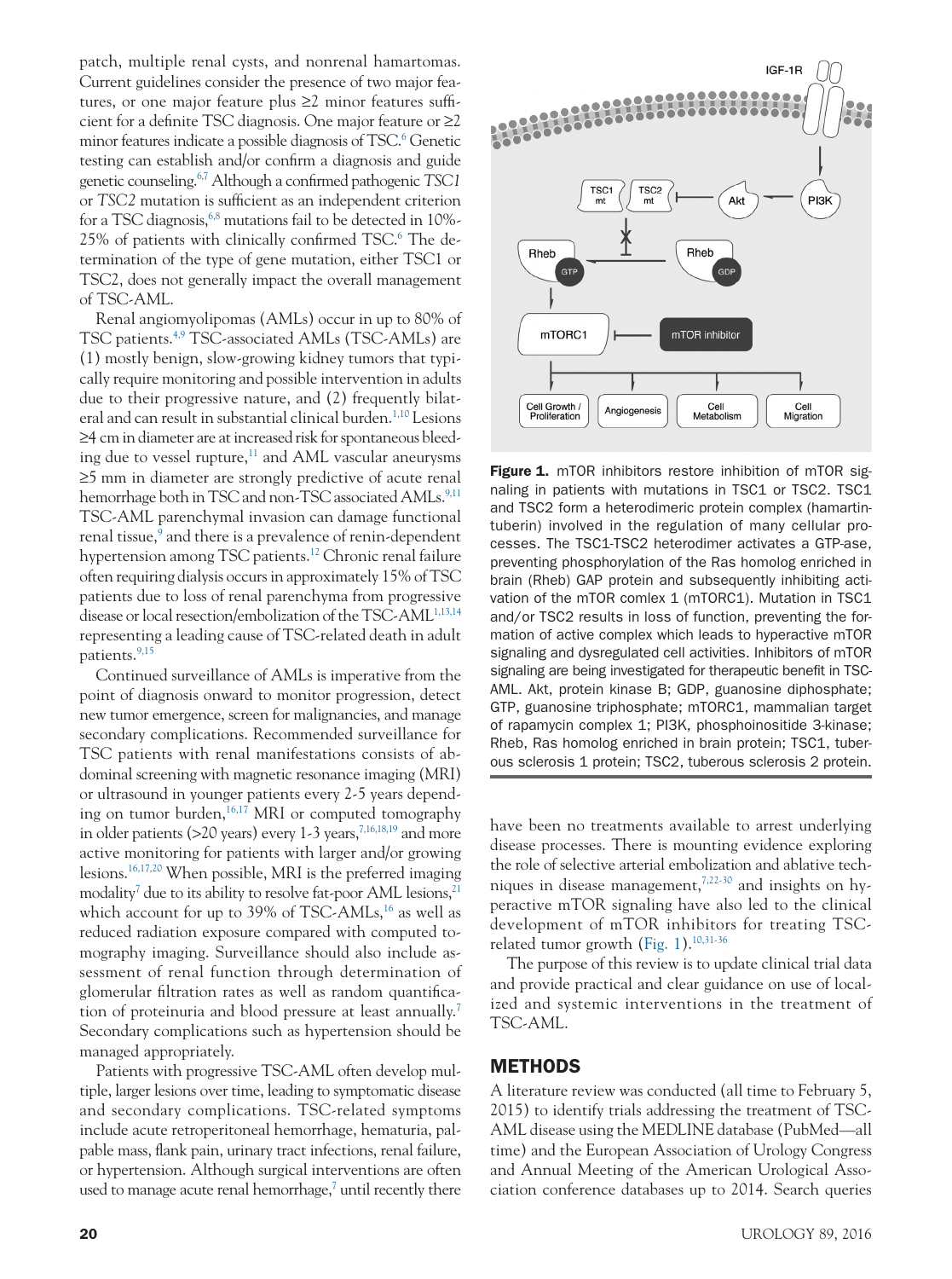and results were restricted to the English language, and search terms included "tuberous sclerosis" and "angiomyolipoma" and respective aliases. Literature search results were reviewed to identify localized and systemic interventions for the treatment of TSC-AML disease with a focus on best available evidence.

#### FINDINGS

#### Localized Therapy

A total of 106 records addressing the use of localized therapy in the treatment of TSC-AML were identified. No clinical trials were identified, with the best available evidence consisting of 97 case reports/series and 9 retrospective analyses. The majority of studies explored the role of surgery in treating symptomatic disease, with a general trend away from radical surgical interventions such as total nephrectomy and toward minimally invasive procedures.<sup>7,37</sup>

A considerable number of reports have studied the role of minimally invasive procedures including selective arterial embolization or conservative ablative therapy for TSC-AML management in asymptomatic patients,  $2^{2.24,26,27}$  with a trend toward their use for larger tumors (>3.5-4 cm in diameter). Retrospective studies have reported tumor reduction, hemorrhage prevention, preservation of kidney function, $24,26$  and low rates of procedure-related mortality and serious complications.<sup>25</sup> However, embolization is not without risk. A retrospective institutional review indicated that embolization is associated with inflammatory responses causing significant fever and pain in nearly 90% of patients, which may be reduced to approximately 30% with the use of a short course of tapering dose of prophylactic steroids  $(250 \text{ mg/m}^2 \text{ of methylprednisolone}).^{20,38}$  Moreover, a large Dutch observational study (n = 244) with longterm follow-up (median of 15.8 years), reported significantly increased risk of secondary complications such as hypertension (HR [hazard ratio] = 3.04, *P* < .001) and anemia (HR =  $3.92$ ,  $P < .001$ ), with no significant reductions in mortality rates (all-case: HR =  $0.49$ ,  $P = .4$ ; renalrelated: HR =  $0.53$ ,  $P = .4$ ) for patients undergoing elective embolization compared with no surgical intervention.<sup>22</sup> This study also indicated that patients with large growing asymptomatic AMLs will likely require embolization every 7 to 11 years, which could contribute to accelerated kidney function decline.<sup>22</sup>

#### Systemic Therapy

A total of 20 records reporting use of pharmacologic interventions in the treatment of TSC-AML were found, including three phase I/II trials evaluating sirolimus<sup>33-35</sup> and one prospective and one retrospective phase III evaluation of everolimus[.10,32,39](#page-6-10) Sirolimus, administered at a variable dosing schedule dependent on plasma levels and response, was the first mTOR inhibitor to demonstrate activity in one phase I/II study<sup>33</sup> and two phase II trials<sup>34,35</sup> for the treatment of TSC-AML. Sirolimus studies evaluated patients with a diagnosis of TSC,<sup>34</sup> TSC or SL,<sup>33</sup> and TSC or sporadic LAM,<sup>35</sup> with at least one AML ranging

from ≥1 to ≥ 2cm in diameter. Doses at study initiation were 0.25 mg/m<sup>2</sup> or 1 mg/d or 6 mg on day 1 then 2 mg daily,<sup>35</sup> with doses adjusted to achieve blood levels from 1 to 15 ng/mL.<sup>33-35</sup> These studies resulted in TSC-AML response rates of  $44.4\%$  to  $58.8\%$ ,  $34.35$  prompting further investigation of mTOR inhibitors for TSC-AML.

The EXIST-1 (examining everolimus in a study of TSC) phase III trial evaluated the activity and safety of everolimus vs placebo in patients with TSC SEGA tumors.<sup>31</sup> Fortyfour of the 117 SEGA patients enrolled in the trial had at least one baseline renal AML lesion ≥1 cm in longest diameter, and 30 of these patients receiving everolimus 4.5 mg/m<sup>2</sup> daily (titrated to blood trough levels of  $5-15$  ng/ mL) were compared to 14 patients receiving placebo. Patients receiving everolimus had an improved rate of AML response (53.3% vs 0%, defined as reduction in the sum of volumes of all target lesions ≥50% relative to baseline). Adverse events (AEs) were higher in patients treated with everolimus compared to placebo, which included mouth ulceration (43% vs 14%), convulsions (30% vs 29%) and stomatitis (27% vs 7%).

The randomized EXIST-2 phase III trial was initiated to prospectively evaluate everolimus (10 mg daily) compared to placebo in 118 patients with larger AML lesions (≥3 cm in longest diameter) and a definitive diagnosis of TSC or LAM[.10](#page-6-10) Baseline characteristics between arms were well balanced and representative of normal TSC epidemiology, although a greater proportion of patients on the everolimus arm had TSC-SEGA tumors compared with the placebo group  $(54\% \text{ vs } 36\%)$ .<sup>1,10</sup> Everolimus resulted in superior AML responses (reduction in the sum of all target AML volumes ≥50% relative to baseline and absence of AML progression) compared to placebo (42% vs 0%, *P* < .0001), and no patients receiving placebo showed a response at any time point [\(Table 1\)](#page-3-0). None of the patients who achieved a response had progressed at the data cutoff date, with all AML responses ongoing for 10 to 85 weeks at data cutoff. Everolimus was significantly superior to placebo in median time to AML progression (NYR vs 11.4 months; HR 0.08, 95% confidence interval 0.02-0.37, *P* < .0001).

AEs in EXIST-2 were primarily grade 1 or 2 [\(Table 1\)](#page-3-0). The most common AEs of any grade reported in ≥20% of patients on the everolimus arm were infection (65%), stomatitis (48%), nasopharyngitis (24%), acne-like skin lesions (22%), headache (22%), hypercholesterolemia (20%), and cough (20%). Grade 3 or 4 AEs were uncommon in this study. One death from convulsion (due to status epilepticus) occurred, but was not considered drug related[.10](#page-6-10) Overall, everolimus was well tolerated, reflected by the lower rate of discontinuation due to AEs for everolimus (4%) compared with placebo (10%).<sup>10</sup>

Following positive results from the original data cutoff, all patients were offered open-label everolimus in the study extension phase of the EXIST-2 trial. Response rates improved from 42% in the initial report (median duration of treatment exposure [mDOE] of 8.7 months) to 56.3% at an mDOE of 39.8 months [\(Table 2\)](#page-3-0). There was a trend toward increased rates of more common any-grade AEs over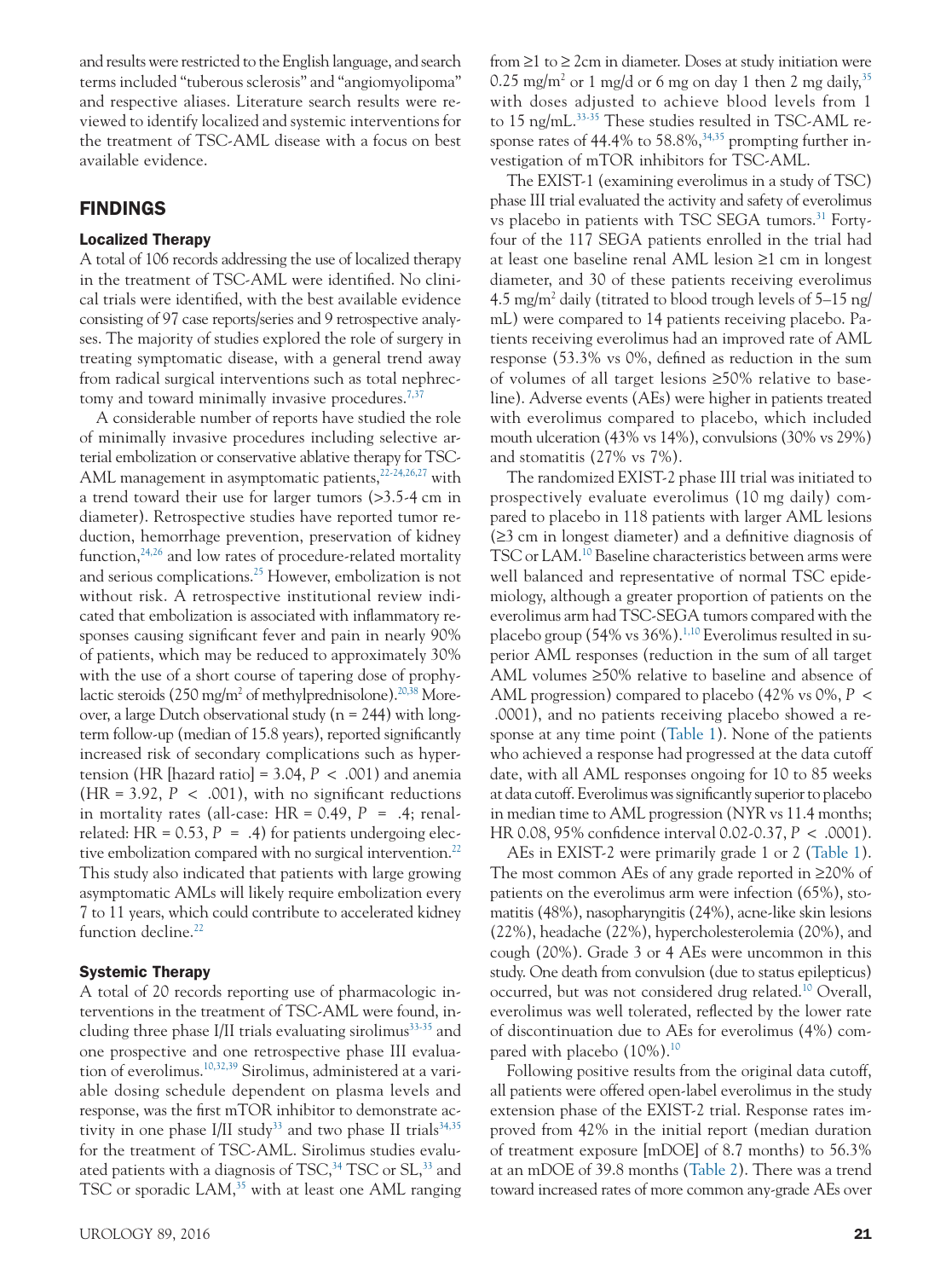<span id="page-3-0"></span>Table 1. Phase III efficacy and select safety outcomes of everolimus in asymptomatic patients with TSC-AML (Bissler et al<sup>10</sup> EXIST-2 NCT00790400, Phase III)

|                                                               | Everolimus 10 mg Daily      |             | Placebo               |             |
|---------------------------------------------------------------|-----------------------------|-------------|-----------------------|-------------|
| Population, n<br>Median age (years)<br>[range]                | 79<br>32<br>$[18-61]$       |             | 39<br>29<br>$[18-58]$ |             |
| Response rate (%), [95% CI]                                   | $42*,$ [31-53]<br>P < .0001 |             | $0, [0-9]$            |             |
| Discontinuation due to adverse events n (%)                   | 3(4)                        |             | 4(10)                 |             |
| Dose reductions or interruptions due to adverse events, n (%) | 38(48)                      |             | 8(21)                 |             |
| Adverse events <sup>†</sup> , n $(\%)$                        | All Grades                  | Grade $3/4$ | All Grades            | Grade $3/4$ |
| Infections (general)                                          | 51 (65)                     |             | 28 (72)               |             |
| <b>Stomatitis</b>                                             | 38 (48)                     | 1(1)        | 3(8)                  | Ő           |
| Nasopharyngitis                                               | 19 (24)                     | 0           | 12(31)                | 0           |
| Headache                                                      | 17(22)                      | 0           | 7(18)                 | 1(3)        |
| Acne-like skin lesions                                        | 17(22)                      | $\mathbf 0$ | 2(5)                  | 0           |
| Cough                                                         | 16 (20)                     | 0           | 5(13)                 | 0           |
| Hypercholesterolemia                                          | 16 (20)                     | 0           | 1(3)                  | 0           |
| Aphthous stomatitis                                           | 15(19)                      | 2(3)        | 4(10)                 | 0           |
| Fatigue                                                       | 14 (18)                     | 1(1)        | 7(18)                 | 0           |
| Nausea                                                        | 13(16)                      | 0           | 5(13)                 | 0           |
| Mouth ulceration                                              | 13(16)                      | 2(3)        | 2(5)                  | 0           |
| Vomiting                                                      | 12(15)                      | 0           | 2(5)                  | 0           |
| Urinary tract infection                                       | 12(15)                      | 0           | 6(15)                 | 0           |

<span id="page-3-1"></span>AML, angiomyolipoma; CI, confidence interval; EXIST, examining everolimus in a study of TSC; TSC, tuberous sclerosis complex. \* Reduction in AML volume (sum of volumes of all target AMLs identified at baseline) of 50% or more relative to baseline and absence of AML progression, defined as one or more of: increase from the nadir of 25% or more in AML volume (sum of volumes of all target AMLs identified at baseline) to greater than baseline; appearance of a new AML at least 1 cm in longest diameter; increase from nadir of 20% or more volume of either kidney to greater than baseline; or grade 2 AML-related bleeding.

<span id="page-3-2"></span>† In ≥ 15% of patients.

Table 2. Long-term efficacy and safety outcomes of EXIST-2 extension trial

| EXIST-2 extension trial                                                                                                                                                           | Primary                              | Expansion I                       | <b>Expansion II</b>                       |
|-----------------------------------------------------------------------------------------------------------------------------------------------------------------------------------|--------------------------------------|-----------------------------------|-------------------------------------------|
|                                                                                                                                                                                   | [10]                                 | [40]                              | [39]                                      |
| Median duration of exposure (months)<br>Data cutoff date<br>Response rate (%)<br>[95% CI]<br>Any grade adverse events in $\geq$ 20% patients (%) <sup><math>\uparrow</math></sup> | $8.7*$<br>June 2011<br>42<br>[31-53] | 29.0<br>May 2013<br>54<br>[44-63] | 39.8<br>April 2014<br>56.3<br>[46.6-65.6] |
| Stomatitis (%)                                                                                                                                                                    | 48                                   | 43                                | 42.9                                      |
| Nasopharyngitis (%)                                                                                                                                                               | 24                                   | 43                                | 44.6                                      |
| Acne $(\%)$                                                                                                                                                                       | 22                                   | 30                                | 31.3                                      |
| Headache (%)                                                                                                                                                                      | 22                                   | 30                                | 31.3                                      |
| Cough (%)                                                                                                                                                                         | 20                                   | 21                                | 21.4                                      |
| Hypercholesterolemia (%)                                                                                                                                                          | 20                                   | 30                                | 35.7                                      |

Abbreviations as in Table 1.

<span id="page-3-3"></span>\* Based on 4.35 week per month conversion factor.

<span id="page-3-4"></span><sup>†</sup> Based on adverse event frequencies in primary report.

time, with the exception of stomatitis which decreased slightly over the same period  $(48\% \text{ to } 42.9\%).$ <sup>39</sup>

# **DISCUSSION**

TSC-AML is a progressive disorder that may result in significant morbidity and even mortality. Due to substantial variability in the number, size, growth kinetics, and location of TSC-AMLs, an individual approach to treatment which is evidence-based and optimizes the preservation of functional kidney tissue is integral for optimizing both outcomes and quality of life.<sup>7,41,42</sup>

# What Treatment Is Warranted for Symptomatic Disease?

Advanced TSC-AMLs may lead to numerous symptoms. Less severe symptoms (flank pain, hypertension, or minor bleeding) may be managed with appropriate rest and supportive care, and more severe symptoms such as acute hemorrhage have been treated using localized therapy, with a trend toward the use of minimally invasive procedures, depending on the extent and nature of the disease[.7,37](#page-6-8) Localized therapy for TSC-AML is well established and often lifesaving, although with limited clinical trial data evaluating long-term kidney function following these procedures,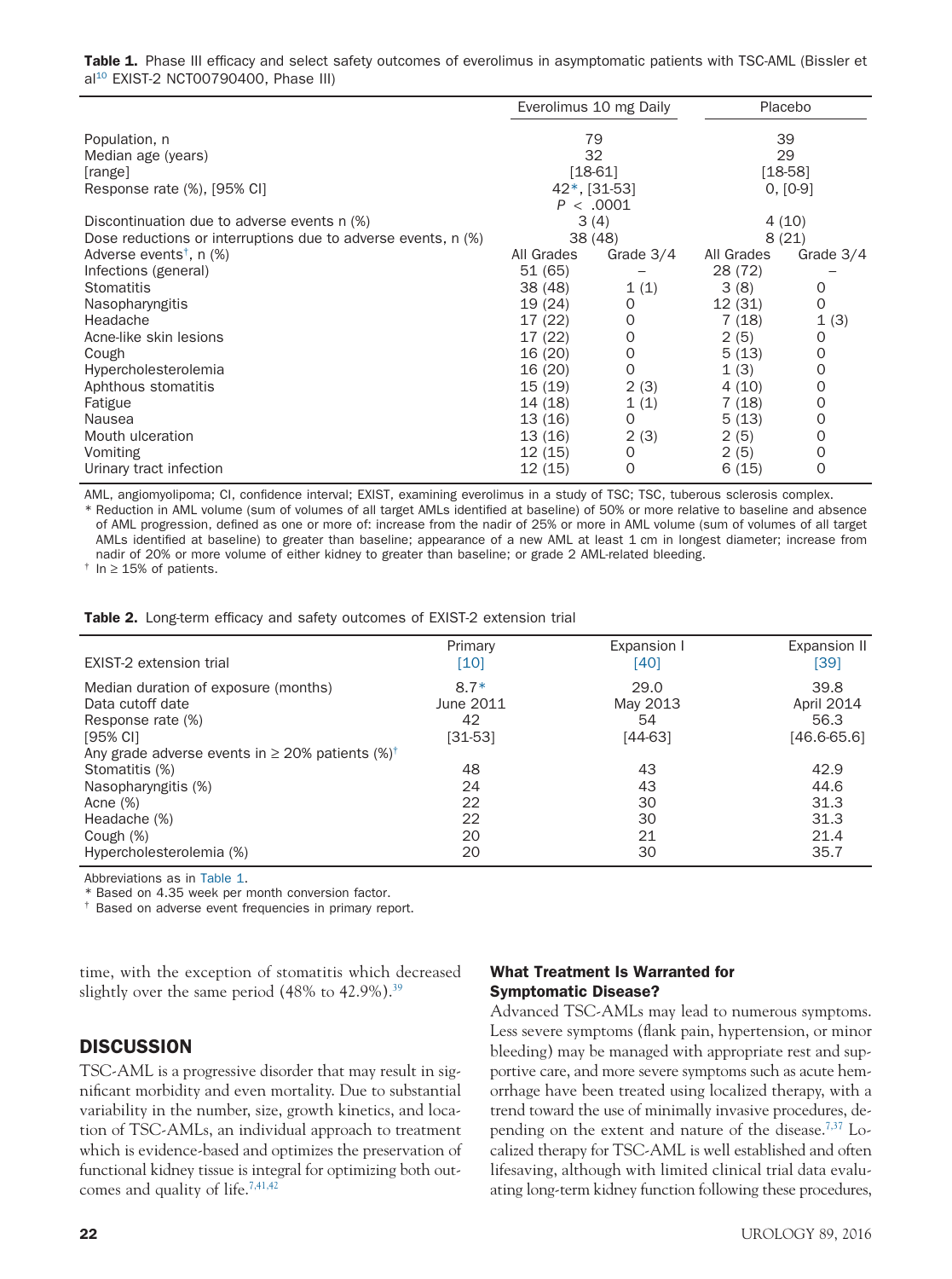<span id="page-4-0"></span>

Figure 2. Management of TSC-AML. Dark boxes denote treatment options; dashed line denotes a lack of level 1 evidence. AML, angiomyolipoma; mTOR, mechanistic target of rapamycin; TSC, tuberous sclerosis complex. <sup>a</sup> Genetic testing and counseling helpful in establishing or confirming a diagnosis, to inform family planning or assessing familial risk. <sup>b</sup> mTORinhibitor naïve patients. <sup>c</sup> Symptoms may include acute retroperitoneal hemorrhage, hematuria, palpable mass, flank pain, urinary tract infections, renal failure, or hypertension. <sup>d</sup> Additional elements that may determine risk for secondary complications include tumor size  $\geq 4$  cm, the presence of aneurysms  $\geq 5$  mm, growth patterns, bilateral lesions, tumors located in critical or unresectable areas, increased disease burden, or low functional kidney tissue reserves. <sup>e</sup> Everolimus is the only agent with Level 1 evidence and that is currently approved for this indication.

treatment of acute hemorrhage should be minimally invasive whenever possible (Fig. 2). Conservative selective embolization with or without the use of corticosteroids  $(250 \text{ mg/m}^2 \text{ of methylprednisolone})$  is an established approach.<sup>7,38</sup> There remains a pressing need for ongoing research into the risks and benefits of various minimally invasive procedures for symptomatic TSC-AMLs.

#### When Are Interventions Warranted for Asymptomatic Patients?

Some AML patients with a low clinical burden may experience prolonged periods of asymptomatic disease (lowrisk). Other patients may be at a higher risk of secondary complications (high-risk), including those with lesions ≥4 cm or aneurysms ≥5 mm in diameter, which have a greater risk of hemorrhage,  $9,11$  as well as patients with a greater overall disease burden, bilateral lesions, low functional kidney reserves, rapidly growing tumors or critically located lesions. Active surveillance is the preferred approach for low-risk patients with asymptomatic disease, and the potential risks and benefits of other interventions, either conservative localized or pharmacological, should be carefully considered in asymptomatic high-risk patients (Fig. 2). High-risk patients with long-term stable disease may also be managed preferentially with conservative measures.

### When Are Pharmacological Interventions Warranted in Asymptomatic Disease?

Sirolimus was the first agent to demonstrate activity within a clinical trial context, although phase III data are lacking and further study is required to establish optimal dosing protocols for sirolimus in TSC-AML disease.

Everolimus is the only agent for which phase III clinical trial data are available.<sup>10,31</sup> Everolimus demonstrated safety and activity in a retrospective sub-group of SEGA patients with AML disease from the EXIST-1 trial, although these findings remain hypothesis generating because this analysis was retrospective and patients were not randomized based on the presence, size, or growth of AML lesions.<sup>32</sup> The phase III EXIST-2 trial of everolimus randomized patients with larger lesions ( $\geq$ 3 cm in diameter),<sup>10,39</sup> and findings from this study are more compelling as the study was prospectively designed for TSC-AML. The everolimus arm showed significantly improved response rates (42% vs. 0%) and median time to AML progression (median: NYR vs 11.4 months) compared with placebo ( $P < .001$  for both).<sup>10</sup> However, this study failed to directly assess the incidence of renal hemorrhage, long-term kidney function, or the need for additional interventions, precluding a direct link between outcomes and overall quality of life. Nevertheless, given the established correlation between larger tumor size and hemorrhage risk, $11$  it is plausible that prolonged reduction of AML tumor size from the use of mTOR inhibitors could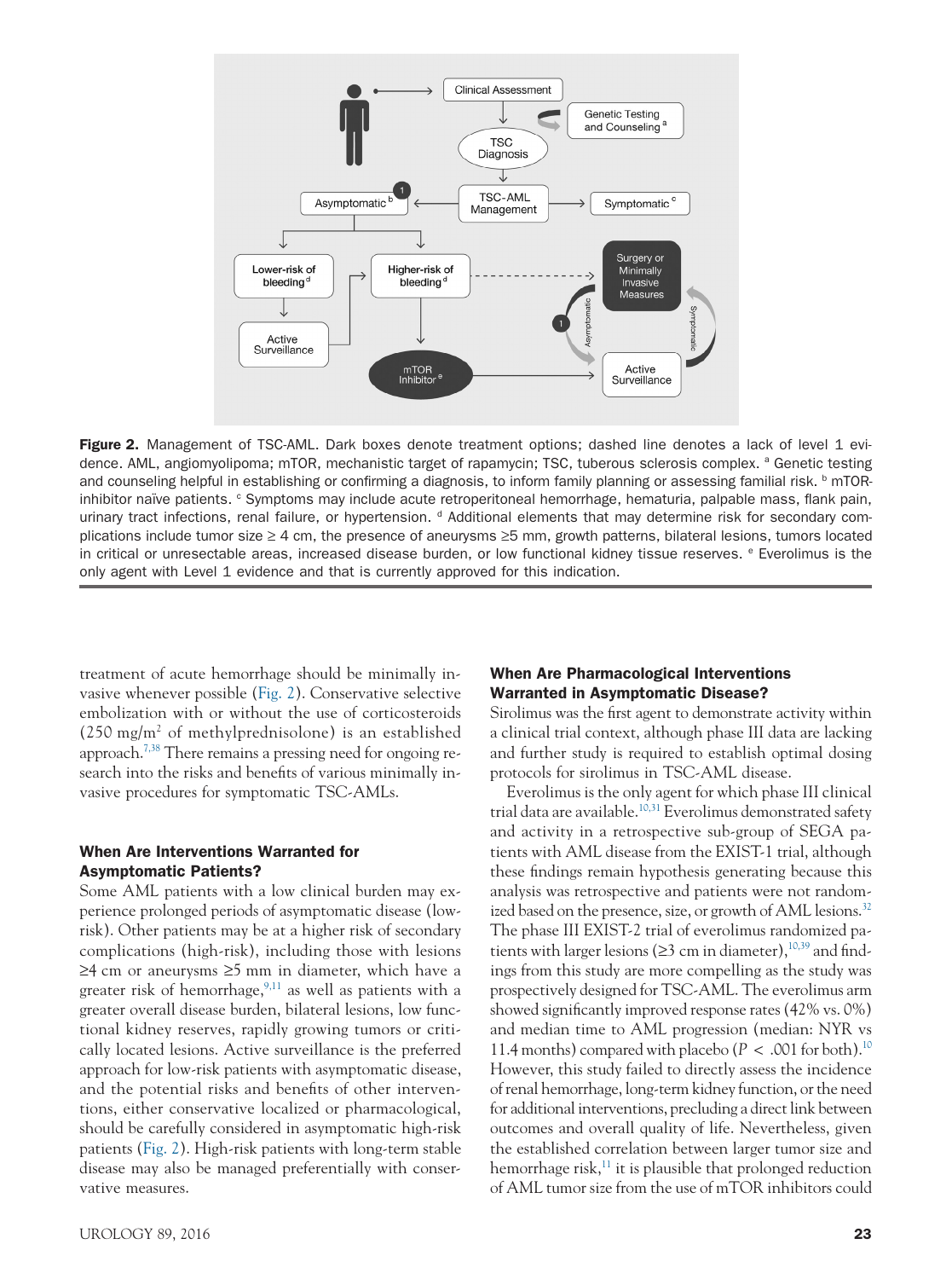reduce secondary complications and preserve functional kidney tissue, particularly in high-risk patients. The majority of AEs were grades 1 and 2 in nature, and grade 3/4 AEs were uncommon.<sup>10</sup> The low rates of discontinuation due to AEs for everolimus in EXIST-2 (4% vs 10% for placebo), as well the low rate of treatment-related grade 3/4 AEs in the EXIST-1 subgroup analysis (6.7% vs 20% overall),<sup>32</sup> suggest that AEs were manageable and not always related to the study drug.

Everolimus should only be considered in high-risk asymptomatic patients (growing lesions ≥4 cm) with increased risk of secondary complications [\(Fig. 2\)](#page-4-0), or patients who have recovered from a symptomatic event (AML bleed or pain) and have stabilized. Surveillance for tumor growth, blood pressure, and renal function should continue during treatment, initially every 6 to 8 weeks until stabilization, then every 3 to 4 months thereafter. Patients should be educated on AEs, particularly those which are potentially severe such as pneumonitis or with early onset such as stomatitis or anemia.<sup>43</sup> Treatment should be discontinued followed by active monitoring if patients present with signs of acute or chronic kidney failure, rapidly increasing proteinuria, or in anticipation of surgery (stop 1 week prior to surgery and reinitiate 1 week after surgery, assuming there are no wound complications). Although select patients in the EXIST-2 trial remained on treatment for up to 3 years, the optimal duration of everolimus therapy remains unclear. Further research is needed to prospectively evaluate longterm quality of life outcomes and optimal treatment strategies in patients receiving mTOR inhibitors for TSC-AML.

# When Is Surgical Intervention Warranted for Asymptomatic Disease?

Although localized therapy is primarily used to treat acute complications such as hemorrhage, minimally invasive procedures and surgery are increasingly being studied to prevent complications in asymptomatic TSC-AML patients.<sup>22,27,37</sup> Loco-regional techniques such as radiofrequency ablation, cryoablation, and microwave ablation have also been explored for small sporadic AML lesions, and may play a role in treating TSC-specific disease[.27-30](#page-6-23) However, evidence supporting the use of these modalities for disease management is limited to case reports and retrospective reviews[,22-24,26,27](#page-6-11) with no randomized clinical trial data. Additionally, studies generally neglected to evaluate longterm outcomes, and some reports suggest the potential for an increased rate of secondary complications, the possibility of reduced long-term kidney function, and the need for continued interventions that may further compromise renal function.<sup>22</sup> The benefit of localized therapy for asymptomatic disease therefore remains speculative and their impact on quality of life uncertain. We therefore recommend that consideration of conservative measures be limited to high-risk patients after failure of an mTOR inhibitor.<sup>7</sup> Additional phase III research is required to establish the short and long-term risks and benefits of surgical interventions for TSC-AML disease management.

#### When Should TSC-AML Lesions be Biopsied?

Patients with TSC disease may be predisposed toward malignancies and TSC-related lesions, although usually benign, can be fat-poor (up to 39%), making them difficult to differentiate from malignant tumors[.16,20](#page-6-7) TSC-associated renal cell carcinomas are relatively uncommon  $(2\% - 5\%)$ ,  $44,45$  and have unique clinicopathologic features including younger age at diagnosis (often in children or young adults), $45$  female predominance, multiplicity, AML association, a more indolent clinical course, and distinct morphologies[.46,47](#page-7-1) In general, biopsy is recommended when fat-poor lesions appear individually, show rapid growth, calcifications, tissue necrosis, an anechoic rim, intratumoral cysts, any ambiguity regarding diagnosis, or exhibit other suspicious characteristics[.7,16,20,48](#page-6-8)

#### Is There a Need for Coordinated TSC-AML Care?

Ongoing care of TSC disease requires involvement from a variety of specialists. This network usually involves urologists, nephrologists, family practitioners, geneticists, genetic counselors, neurologists, psychiatrists, dermatologists, respirologists/pulmonologists, ophthalmologists, interventional radiologists, and dentists or oral surgeons. Given the progressive nature of TSC, multidisciplinary care coordinated through dedicated clinics or virtual networks may improve outcomes and reduce costs.<sup>7,49,50</sup> TSC-AML management by a team of specialists coordinated by a urologist or nephrologist experienced in TSC disease is therefore recommended.

# SUMMARY AND CONCLUSION

TSC is a progressive disorder that can be associated with substantial morbidity and mortality. Renal angiomyolipomas are a common adult clinical manifestation of TSC that requires careful surveillance and management to prevent potentially life-threatening complications. Active surveillance is the preferred approach for low-risk patients with asymptomatic disease. Conservative selective embolization is recommended for patients experiencing renal hemorrhage, and conservative ablative therapies may have a future role for treating smaller lesions. Everolimus should be considered in high-risk asymptomatic patients, or those patients recovered from a symptomatic event. Ongoing research into the long-term effects of both localized and systemic therapy is required, and urologists or nephrologists experienced in TSC disease should coordinate specialist care to improve long-term outcomes for TSC patients with renal involvement.

**Acknowledgment.** The authors thank Deanna McLeod and Ilidio Martins of Kaleidoscope Strategic Inc. for their assistance in preparing this review.

#### **References**

<span id="page-5-0"></span>1. [Franz DN. Everolimus in the treatment of subependymal giant cell](http://refhub.elsevier.com/S0090-4295(15)01143-7/sr0010) [astrocytomas, angiomyolipomas, and pulmonary and skin lesions as](http://refhub.elsevier.com/S0090-4295(15)01143-7/sr0010)[sociated with tuberous sclerosis complex.](http://refhub.elsevier.com/S0090-4295(15)01143-7/sr0010) *Biologics*. 2013;7:211-221.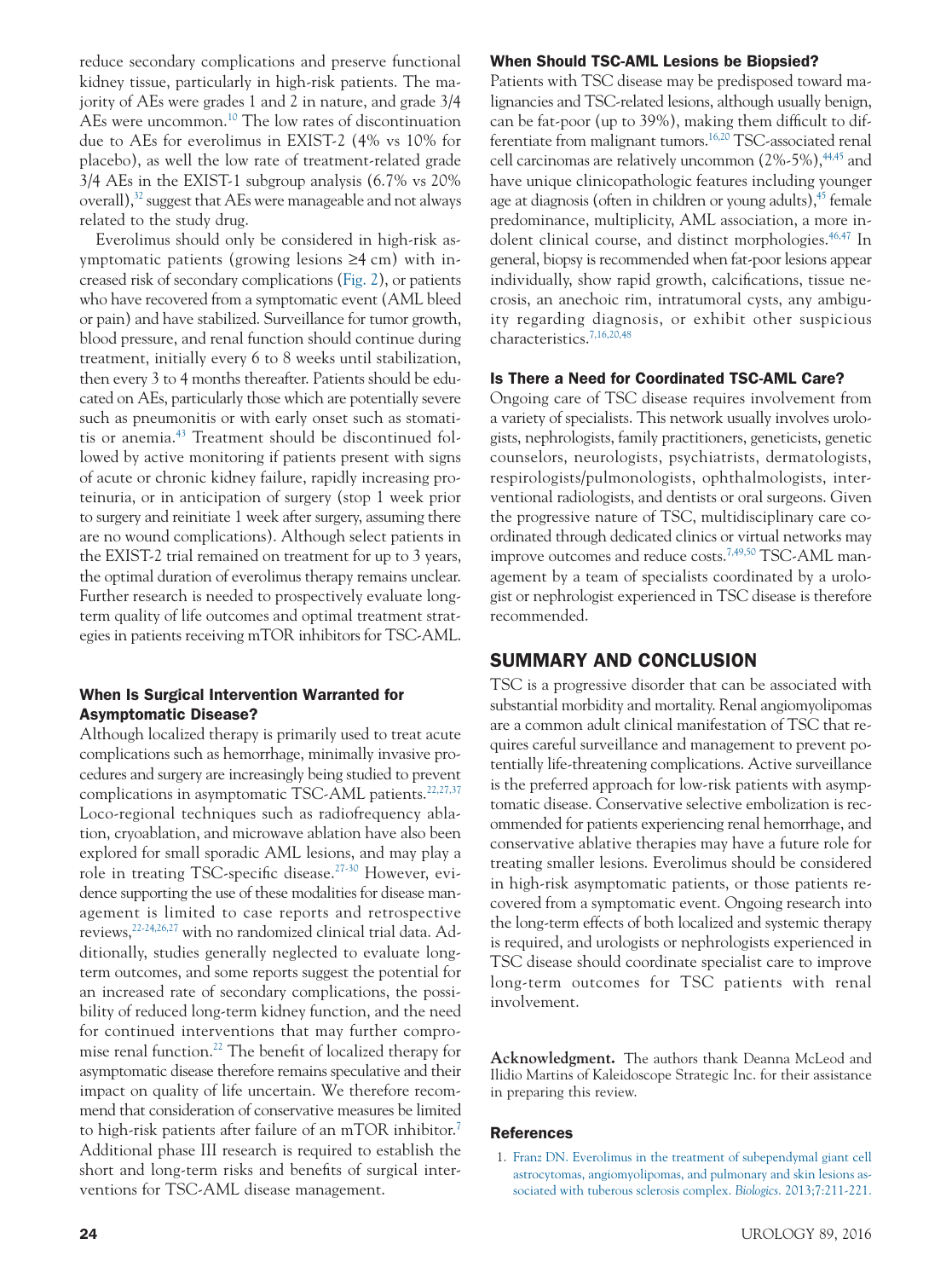- <span id="page-6-0"></span>2. [Schwartz RA, Fernandez G, Kotulska K, et al. Tuberous sclerosis](http://refhub.elsevier.com/S0090-4295(15)01143-7/sr0015) [complex: advances in diagnosis, genetics, and management.](http://refhub.elsevier.com/S0090-4295(15)01143-7/sr0015) *J Am Acad Dermatol*[. 2007;57:189-202.](http://refhub.elsevier.com/S0090-4295(15)01143-7/sr0015)
- 3. [Dowling RJ, Topisirovic I, Fonseca BD, et al. Dissecting the role of](http://refhub.elsevier.com/S0090-4295(15)01143-7/sr0020) [mTOR: lessons from mTOR inhibitors.](http://refhub.elsevier.com/S0090-4295(15)01143-7/sr0020) *Biochim Biophys Acta*. [2010;1804:433-439.](http://refhub.elsevier.com/S0090-4295(15)01143-7/sr0020)
- <span id="page-6-3"></span>4. [Rakowski SK, Winterkorn EB, Paul E, et al. Renal manifestations](http://refhub.elsevier.com/S0090-4295(15)01143-7/sr0025) [of tuberous sclerosis complex: incidence, prognosis, and predictive](http://refhub.elsevier.com/S0090-4295(15)01143-7/sr0025) factors. *Kidney Int*[. 2006;70:1777-1782.](http://refhub.elsevier.com/S0090-4295(15)01143-7/sr0025)
- <span id="page-6-1"></span>5. [Back SJ, Andronikou S, Kilborn T, et al. Imaging features of tuber](http://refhub.elsevier.com/S0090-4295(15)01143-7/sr0030)[ous sclerosis complex with autosomal-dominant polycystic kidney](http://refhub.elsevier.com/S0090-4295(15)01143-7/sr0030) [disease: a contiguous gene syndrome.](http://refhub.elsevier.com/S0090-4295(15)01143-7/sr0030) *Pediatr Radiol*. 2014;45:386- [395.](http://refhub.elsevier.com/S0090-4295(15)01143-7/sr0030)
- <span id="page-6-2"></span>6. [Northrup H, Krueger DA, International Tuberous Sclerosis Complex](http://refhub.elsevier.com/S0090-4295(15)01143-7/sr0035) [Consensus G. Tuberous sclerosis complex diagnostic criteria update:](http://refhub.elsevier.com/S0090-4295(15)01143-7/sr0035) [recommendations of the 2012 International Tuberous Sclerosis](http://refhub.elsevier.com/S0090-4295(15)01143-7/sr0035) [Complex Consensus Conference.](http://refhub.elsevier.com/S0090-4295(15)01143-7/sr0035) *Pediatr Neurol*. 2013;49:243-254.
- <span id="page-6-8"></span>7. [Krueger DA, Northrup H, International Tuberous Sclerosis Complex](http://refhub.elsevier.com/S0090-4295(15)01143-7/sr0040) [Consensus G. Tuberous sclerosis complex surveillance and manage](http://refhub.elsevier.com/S0090-4295(15)01143-7/sr0040)[ment: recommendations of the 2012 International Tuberous](http://refhub.elsevier.com/S0090-4295(15)01143-7/sr0040) [Sclerosis Complex Consensus Conference.](http://refhub.elsevier.com/S0090-4295(15)01143-7/sr0040) *Pediatr Neurol*. 2013;49:255- [265.](http://refhub.elsevier.com/S0090-4295(15)01143-7/sr0040)
- 8. [Owens J, Bodensteiner JB. Tuberous sclerosis complex: Genetics cf,](http://refhub.elsevier.com/S0090-4295(15)01143-7/sr0045) and diagnosis [Web site], 2015. Available from: [http://www](http://www.uptodate.com/contents/tuberous-sclerosis-complex-genetics-clinical-features-and-diagnosis) [.uptodate.com/contents/tuberous-sclerosis-complex-genetics](http://www.uptodate.com/contents/tuberous-sclerosis-complex-genetics-clinical-features-and-diagnosis) [-clinical-features-and-diagnosis,](http://www.uptodate.com/contents/tuberous-sclerosis-complex-genetics-clinical-features-and-diagnosis) accessed February 24, 2015.
- <span id="page-6-5"></span>9. [Dixon BP, Hulbert JC, Bissler JJ. Tuberous sclerosis complex renal](http://refhub.elsevier.com/S0090-4295(15)01143-7/sr0050) disease. *[Nephron Exp Nephrol](http://refhub.elsevier.com/S0090-4295(15)01143-7/sr0050)*. 2011;118:e15-e20.
- <span id="page-6-10"></span>10. [Bissler JJ, Kingswood JC, Radzikowska E, et al. Everolimus for](http://refhub.elsevier.com/S0090-4295(15)01143-7/sr0055) [angiomyolipoma associated with tuberous sclerosis complex or spo](http://refhub.elsevier.com/S0090-4295(15)01143-7/sr0055)[radic lymphangioleiomyomatosis \(EXIST-2\): a multicentre,](http://refhub.elsevier.com/S0090-4295(15)01143-7/sr0055) [randomised, double-blind, placebo-controlled trial.](http://refhub.elsevier.com/S0090-4295(15)01143-7/sr0055) *Lancet*. [2013;381:817-824.](http://refhub.elsevier.com/S0090-4295(15)01143-7/sr0055)
- <span id="page-6-4"></span>11. [Yamakado K, Tanaka N, Nakagawa T, et al. Renal angiomyolipoma:](http://refhub.elsevier.com/S0090-4295(15)01143-7/sr0060) [relationships between tumor size, aneurysm formation, and rupture.](http://refhub.elsevier.com/S0090-4295(15)01143-7/sr0060) *Radiology*[. 2002;225:78-82.](http://refhub.elsevier.com/S0090-4295(15)01143-7/sr0060)
- <span id="page-6-6"></span>12. [Rabito MJ, Kaye AD. Tuberous sclerosis complex: perioperative con](http://refhub.elsevier.com/S0090-4295(15)01143-7/sr0065)siderations. *Ochsner J*[. 2014;14:229-239.](http://refhub.elsevier.com/S0090-4295(15)01143-7/sr0065)
- 13. [Neumann HP, Bruggen V, Berger DP, et al. Tuberous sclerosis complex](http://refhub.elsevier.com/S0090-4295(15)01143-7/sr0070) [with end-stage renal failure.](http://refhub.elsevier.com/S0090-4295(15)01143-7/sr0070) *Nephrol Dial Transplant*. 1995;10:349- [353.](http://refhub.elsevier.com/S0090-4295(15)01143-7/sr0070)
- 14. [Schillinger F, Montagnac R. Chronic renal failure and its treatment](http://refhub.elsevier.com/S0090-4295(15)01143-7/sr0075) in tuberous sclerosis. *[Nephrol Dial Transplant](http://refhub.elsevier.com/S0090-4295(15)01143-7/sr0075)*. 1996;11:481-485.
- 15. [Shepherd CW, Gomez MR, Lie JT, et al. Causes of death in patients](http://refhub.elsevier.com/S0090-4295(15)01143-7/sr0080) [with tuberous sclerosis.](http://refhub.elsevier.com/S0090-4295(15)01143-7/sr0080) *Mayo Clin Proc*. 1991;66:792-796.
- <span id="page-6-7"></span>16. [Rouviere O, Nivet H, Grenier N, et al. Guidelines for the manage](http://refhub.elsevier.com/S0090-4295(15)01143-7/sr0085)[ment of tuberous sclerosis complex renal disease.](http://refhub.elsevier.com/S0090-4295(15)01143-7/sr0085) *Prog Urol*. 2012;22:367- [379.](http://refhub.elsevier.com/S0090-4295(15)01143-7/sr0085)
- 17. [Torres VE, Bennett WM. UpToDate: Renal manifestations of tu](http://refhub.elsevier.com/S0090-4295(15)01143-7/sr0090)berous sclerosis complex [Web site], 2015. Available from: [http://](http://www.uptodate.com/contents/renal-manifestations-of-tuberous-sclerosis-complex?source=see_link) [www.uptodate.com/contents/renal-manifestations-of-tuberous](http://www.uptodate.com/contents/renal-manifestations-of-tuberous-sclerosis-complex?source=see_link) [-sclerosis-complex?source=see\\_link,](http://www.uptodate.com/contents/renal-manifestations-of-tuberous-sclerosis-complex?source=see_link) accessed August 8, 2015.
- 18. [Lin CY, Chen HY, Ding HJ, et al. FDG PET or PET/CT in evalu](http://refhub.elsevier.com/S0090-4295(15)01143-7/sr0095)[ation of renal angiomyolipoma.](http://refhub.elsevier.com/S0090-4295(15)01143-7/sr0095) *Korean J Radiol*. 2013;14:337-342.
- 19. [Radhakrishnan R, Verma S. Clinically relevant imaging in tuberous](http://refhub.elsevier.com/S0090-4295(15)01143-7/sr0100) sclerosis. *[J Clin Imaging Sci](http://refhub.elsevier.com/S0090-4295(15)01143-7/sr0100)*. 2011;1:39.
- <span id="page-6-14"></span>20. [Jinzaki M, Silverman SG, Akita H, et al. Renal angiomyolipoma: a](http://refhub.elsevier.com/S0090-4295(15)01143-7/sr0105) [radiological classification and update on recent developments in di](http://refhub.elsevier.com/S0090-4295(15)01143-7/sr0105)[agnosis and management.](http://refhub.elsevier.com/S0090-4295(15)01143-7/sr0105) *Abdom Imaging*. 2014;39:588-604.
- <span id="page-6-9"></span>21. [Halpenny D, Snow A, McNeill G, et al. The radiological diagnosis](http://refhub.elsevier.com/S0090-4295(15)01143-7/sr0110) [and treatment of renal angiomyolipoma-current status.](http://refhub.elsevier.com/S0090-4295(15)01143-7/sr0110) *Clin Radiol*. [2010;65:99-108.](http://refhub.elsevier.com/S0090-4295(15)01143-7/sr0110)
- <span id="page-6-11"></span>22. [Eijkemans MJ, van der Wal W, Reijnders LJ, et al. Long-term follow](http://refhub.elsevier.com/S0090-4295(15)01143-7/sr0115)[up assessing renal angiomyolipoma treatment patterns, morbidity, and](http://refhub.elsevier.com/S0090-4295(15)01143-7/sr0115) [mortality: an observational study in tuberous sclerosis complex pa](http://refhub.elsevier.com/S0090-4295(15)01143-7/sr0115)[tients in the Netherlands.](http://refhub.elsevier.com/S0090-4295(15)01143-7/sr0115) *Am J Kidney Dis*. 2015;66:638-645.
- 23. [Ting WY, Zhang YS, Li HZ, et al. Clinical analysis of tuberous](http://refhub.elsevier.com/S0090-4295(15)01143-7/sr0120) [sclerosis complex complicated with renal angiomyolipoma: a report](http://refhub.elsevier.com/S0090-4295(15)01143-7/sr0120) of 22 cases]. *[Zhonghua Yi Xue Za Zhi](http://refhub.elsevier.com/S0090-4295(15)01143-7/sr0120)*. 2013;93:2056-2058.
- <span id="page-6-12"></span>24. [Ewalt DH, Diamond N, Rees C, et al. Long-term outcome of](http://refhub.elsevier.com/S0090-4295(15)01143-7/sr0125) [transcatheter embolization of renal angiomyolipomas due to tuber](http://refhub.elsevier.com/S0090-4295(15)01143-7/sr0125)ous sclerosis complex. *J Urol*[. 2005;174:1764-1766.](http://refhub.elsevier.com/S0090-4295(15)01143-7/sr0125)
- <span id="page-6-13"></span>25. [Murray TE, Doyle F, Lee M. Transarterial embolization of](http://refhub.elsevier.com/S0090-4295(15)01143-7/sr0130) [angiomyolipoma: a systematic review.](http://refhub.elsevier.com/S0090-4295(15)01143-7/sr0130) *J Urol*. 2015;194:635-639.
- 26. [Williams JM, Racadio JM, Johnson ND, et al. Embolization of renal](http://refhub.elsevier.com/S0090-4295(15)01143-7/sr0135) [angiomyolipomata in patients with tuberous sclerosis complex.](http://refhub.elsevier.com/S0090-4295(15)01143-7/sr0135) *Am J Kidney Dis*[. 2006;47:95-102.](http://refhub.elsevier.com/S0090-4295(15)01143-7/sr0135)
- <span id="page-6-23"></span>27. [Krummel T, Garnon J, Lang H, et al. Percutaneous cryoablation for](http://refhub.elsevier.com/S0090-4295(15)01143-7/sr0140) [tuberous sclerosis-associated renal angiomyolipoma with neoadjuvant](http://refhub.elsevier.com/S0090-4295(15)01143-7/sr0140) [mTOR inhibition.](http://refhub.elsevier.com/S0090-4295(15)01143-7/sr0140) *BMC Urol*. 2014;14:77.
- 28. [Byrd GF, Lawatsch EJ, Mesrobian HG, et al. Laparoscopic cryoablation](http://refhub.elsevier.com/S0090-4295(15)01143-7/sr0145) of renal angiomyolipoma.*J Urol*[. 2006;176:1512-1516, discussion 1516.](http://refhub.elsevier.com/S0090-4295(15)01143-7/sr0145)
- 29. [Cristescu M, Abel EJ, Wells S, et al. Percutaneous microwave ab](http://refhub.elsevier.com/S0090-4295(15)01143-7/sr0150)[lation of renal angiomyolipomas \[e-pub ahead of print\].](http://refhub.elsevier.com/S0090-4295(15)01143-7/sr0150) *Cardiovasc [Intervent Radiol](http://refhub.elsevier.com/S0090-4295(15)01143-7/sr0150)*. 2015 Sep 21.
- 30. [Sooriakumaran P, Gibbs P, Coughlin G, et al. Angiomyolipomata:](http://refhub.elsevier.com/S0090-4295(15)01143-7/sr0155) [challenges, solutions, and future prospects based on over 100 cases](http://refhub.elsevier.com/S0090-4295(15)01143-7/sr0155) treated. *BJU Int*[. 2010;105:101-106.](http://refhub.elsevier.com/S0090-4295(15)01143-7/sr0155)
- <span id="page-6-18"></span>31. [Franz DN, Belousova E, Sparagana S, et al. Efficacy and safety of](http://refhub.elsevier.com/S0090-4295(15)01143-7/sr0160) [everolimus for subependymal giant cell astrocytomas associated with](http://refhub.elsevier.com/S0090-4295(15)01143-7/sr0160) [tuberous sclerosis complex \(EXIST-1\): a multicentre, randomised,](http://refhub.elsevier.com/S0090-4295(15)01143-7/sr0160) [placebo-controlled phase 3 trial.](http://refhub.elsevier.com/S0090-4295(15)01143-7/sr0160) *Lancet*. 2013;381:125-132.
- <span id="page-6-21"></span>32. [Kingswood JC, Jozwiak S, Belousova ED, et al. The effect of everolimus](http://refhub.elsevier.com/S0090-4295(15)01143-7/sr0165) [on renal angiomyolipoma in patients with tuberous sclerosis complex](http://refhub.elsevier.com/S0090-4295(15)01143-7/sr0165) [being treated for subependymal giant cell astrocytoma: subgroup results](http://refhub.elsevier.com/S0090-4295(15)01143-7/sr0165) [from the randomized, placebo-controlled, Phase 3 trial EXIST-1.](http://refhub.elsevier.com/S0090-4295(15)01143-7/sr0165)*Nephrol Dial Transplant*[. 2014;29:1203-1210.](http://refhub.elsevier.com/S0090-4295(15)01143-7/sr0165)
- <span id="page-6-15"></span>33. [Bissler JJ, McCormack FX, Young LR, et al. Sirolimus for](http://refhub.elsevier.com/S0090-4295(15)01143-7/sr0170) [angiomyolipoma in tuberous sclerosis complex or lymphangio](http://refhub.elsevier.com/S0090-4295(15)01143-7/sr0170)leiomyomatosis. *N Engl J Med*[. 2008;358:140-151.](http://refhub.elsevier.com/S0090-4295(15)01143-7/sr0170)
- <span id="page-6-16"></span>34. [Cabrera-Lopez C, Marti T, Catala V, et al. Assessing the effective](http://refhub.elsevier.com/S0090-4295(15)01143-7/sr0175)[ness of rapamycin on angiomyolipoma in tuberous sclerosis: a two](http://refhub.elsevier.com/S0090-4295(15)01143-7/sr0175) year trial. *[Orphanet J Rare Dis](http://refhub.elsevier.com/S0090-4295(15)01143-7/sr0175)*. 2012;7:87.
- <span id="page-6-17"></span>35. [Dabora SL, Franz DN, Ashwal S, et al. Multicenter phase 2 trial of](http://refhub.elsevier.com/S0090-4295(15)01143-7/sr0180) [sirolimus for tuberous sclerosis: kidney angiomyolipomas and](http://refhub.elsevier.com/S0090-4295(15)01143-7/sr0180) [other tumors regress and VEGF- D levels decrease.](http://refhub.elsevier.com/S0090-4295(15)01143-7/sr0180) *PLoS ONE*. [2011;6:e23379.](http://refhub.elsevier.com/S0090-4295(15)01143-7/sr0180)
- 36. [Krueger DA, Care MM, Holland K, et al. Everolimus for subependymal](http://refhub.elsevier.com/S0090-4295(15)01143-7/sr0185) [giant-cell astrocytomas in tuberous sclerosis.](http://refhub.elsevier.com/S0090-4295(15)01143-7/sr0185) *N Engl J Med*. [2010;363:1801-1811.](http://refhub.elsevier.com/S0090-4295(15)01143-7/sr0185)
- 37. [Seyam RM, Bissada NK, Kattan SA, et al. Changing trends in pre](http://refhub.elsevier.com/S0090-4295(15)01143-7/sr0190)[sentation, diagnosis and management of renal angiomyolipoma: com](http://refhub.elsevier.com/S0090-4295(15)01143-7/sr0190)[parison of sporadic and tuberous sclerosis complex-associated forms.](http://refhub.elsevier.com/S0090-4295(15)01143-7/sr0190) *Urology*[. 2008;72:1077-1082.](http://refhub.elsevier.com/S0090-4295(15)01143-7/sr0190)
- 38. [Bissler JJ, Racadio J, Donnelly LF, et al. Reduction of postembolization](http://refhub.elsevier.com/S0090-4295(15)01143-7/sr0195) [syndrome after ablation of renal angiomyolipoma.](http://refhub.elsevier.com/S0090-4295(15)01143-7/sr0195) *Am J Kidney Dis*. [2002;39:966-971.](http://refhub.elsevier.com/S0090-4295(15)01143-7/sr0195)
- <span id="page-6-19"></span>39. [Bissler JJKJC, Radzikowska E, Zonnenberg BA, et al. Everolimus for](http://refhub.elsevier.com/S0090-4295(15)01143-7/sr0200) [renal angiomyolipoma associated with tuberous sclerosis complex \(TSC\)](http://refhub.elsevier.com/S0090-4295(15)01143-7/sr0200) [from EXIST-2: continued efficacy and diminishing adverse events after](http://refhub.elsevier.com/S0090-4295(15)01143-7/sr0200) [~3.5 years of treatment.](http://refhub.elsevier.com/S0090-4295(15)01143-7/sr0200) *Eur Urol Suppl*. 2015;14:e1.
- <span id="page-6-20"></span>40. [Bissler J, Kingswood J, Radzikowska E, et al. Everolimus for renal](http://refhub.elsevier.com/S0090-4295(15)01143-7/sr9010) [angiomyolipoma associated with tuberous sclerosis complex \(TSC\):](http://refhub.elsevier.com/S0090-4295(15)01143-7/sr9010) EXIST-2 3-year follow-up. *[European Urology Supplements](http://refhub.elsevier.com/S0090-4295(15)01143-7/sr9010)*. [2014;13:e1139.](http://refhub.elsevier.com/S0090-4295(15)01143-7/sr9010)
- 41. [Bissler JJ, Kingswood JC. Renal angiomyolipomata.](http://refhub.elsevier.com/S0090-4295(15)01143-7/sr0205) *Kidney Int*. [2004;66:924-934.](http://refhub.elsevier.com/S0090-4295(15)01143-7/sr0205)
- 42. [Chronic Kidney Disease Prognosis Consortium, Matsushita K, van](http://refhub.elsevier.com/S0090-4295(15)01143-7/sr0210) [der Velde M, et al. Association of estimated glomerular filtration rate](http://refhub.elsevier.com/S0090-4295(15)01143-7/sr0210) [and albuminuria with all-cause and cardiovascular mortality in general](http://refhub.elsevier.com/S0090-4295(15)01143-7/sr0210) [population cohorts: a collaborative meta-analysis.](http://refhub.elsevier.com/S0090-4295(15)01143-7/sr0210) *Lancet*. [2010;375:2073-2081.](http://refhub.elsevier.com/S0090-4295(15)01143-7/sr0210)
- <span id="page-6-22"></span>43. [Kaplan B, Qazi Y, Wellen JR. Strategies for the management of adverse](http://refhub.elsevier.com/S0090-4295(15)01143-7/sr0220) [events associated with mTOR inhibitors.](http://refhub.elsevier.com/S0090-4295(15)01143-7/sr0220) *Transplant Rev (Orlando)*. [2014;28:126-133.](http://refhub.elsevier.com/S0090-4295(15)01143-7/sr0220)
- <span id="page-6-24"></span>44. [Vlachostergios PJ, Rad BS, Karimi K, et al. Angiomyolipomas, renal](http://refhub.elsevier.com/S0090-4295(15)01143-7/sr0225) [cell carcinomas and pulmonary lymphangioleiomyomatosis.](http://refhub.elsevier.com/S0090-4295(15)01143-7/sr0225)*J Clin Diagn Res*[. 2014;8:MJ01.](http://refhub.elsevier.com/S0090-4295(15)01143-7/sr0225)